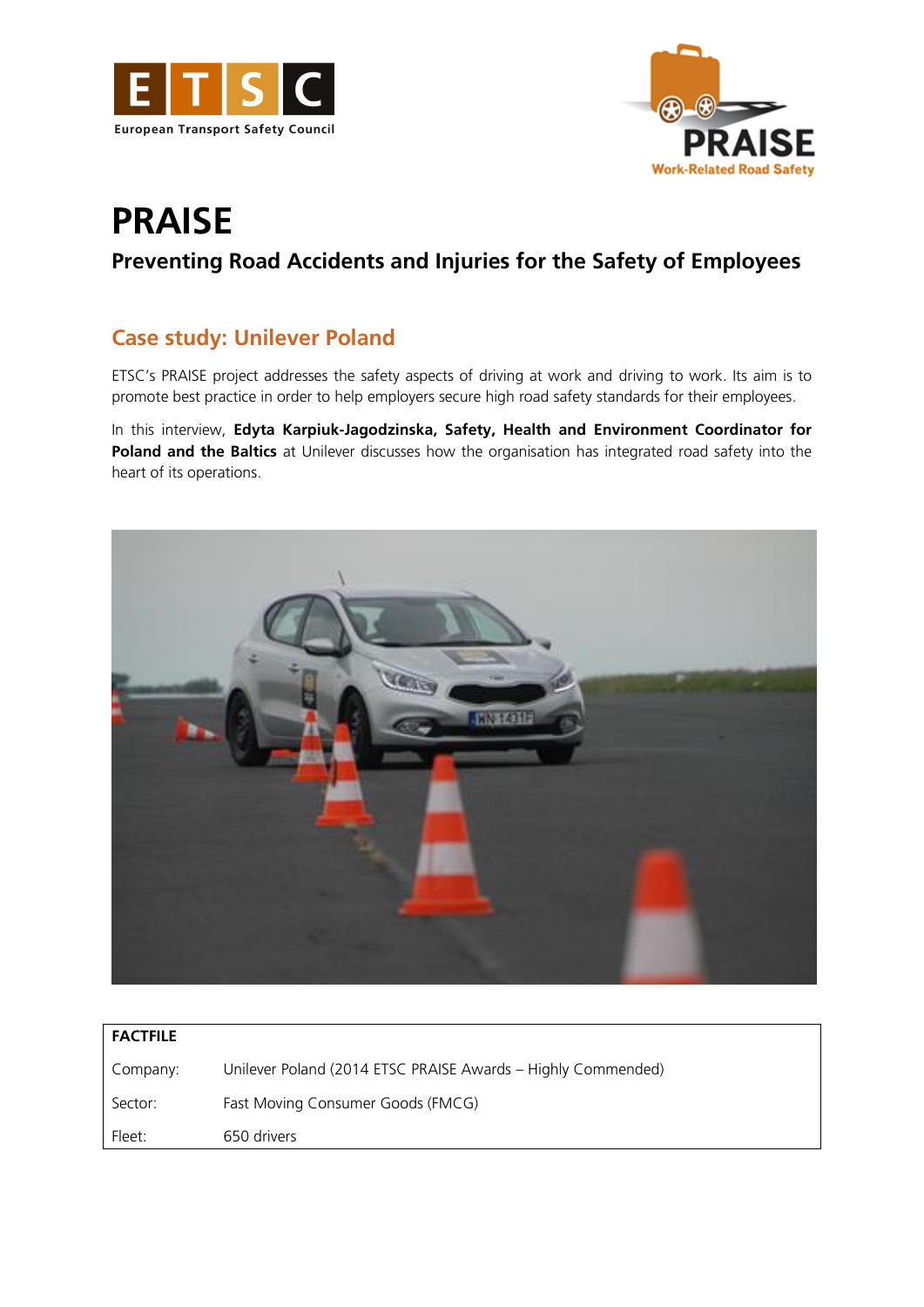#### **What processes has the company put in place to tackle work related road safety for its employees?**

Unilever's 'Vision Zero' programme was presented in 2012 and includes the target of zero road injuries by 2020. We believe that as a business we have a responsibility to our staff, contractors, consumers, and to the communities in which we have a presence. Our goal is zero workplace injuries. It applies to all our sites, as well as our drivers and their vehicles, which spend more and more time on the road. Keeping our staff safe on the roads and protecting the communities in which we operate is a primary safety priority. We want our employees to work in a safe environment, no matter where it may be – in a factory or on the road.

The Safe Travel Roadmap is an evidence based approach to managing one of our major operational safety risks - travel and driving. In partnership with Britain's Cranfield University, the Safe Travel Roadmap is targeted at high and medium–risk countries. Poland is a medium-risk country, in which Unilever faces high exposure in terms of its operating footprint i.e. large number of drivers and kilometres travelled.

Road safety processes cover three main areas: safe travel governance, the occupational environment and driver safety. In our program and efforts we have focused on proper driver education, efficient communication, motivation, controlling, and reporting.

In 2013, Unilever Poland implemented Unilever's BeSafE program, one of the first sites in Europe to do so. We believe implementing this model in all our factory and office sites will result in an enormous improvement in safety. We have consequently witnessed a culture change as an

*"Unilever's 'Vision Zero' programme was presented in 2012 and includes the target of zero road injuries by 2020."* 

organisation, whereby a greater emphasis is placed on road safety, and whereby greater interest in road safety is clearly perceivable. Every team meeting is started with a so called 'safety moment," during which the team focuses on a particular road safety topic. Every off-site event involving group transportation is verified by a nominated person. This role is treated as privilege, not an obligation.

The Safe Travel Standard, covers all cars, vans, lorries, trucks, coaches, buses and two-wheelers purchased or leased by Unilever and all privately owned vehicles driven by employees on Unilever business. The requirements of the standard do not apply to specialised load lifting vehicles e.g. fork lift trucks, vehicles used solely on plantations, i.e. not on the public highway and specialised and/or adapted plantation vehicles which are used on the public highway. Third-party logistic operations are also excluded.

## **ROAD SAFETY GOLDEN RULES**



Always fasten your seat helts



Never drive over the speed limit.



Never drive under the influence of alcohol or drugs.



Don't use mobile phones while driving.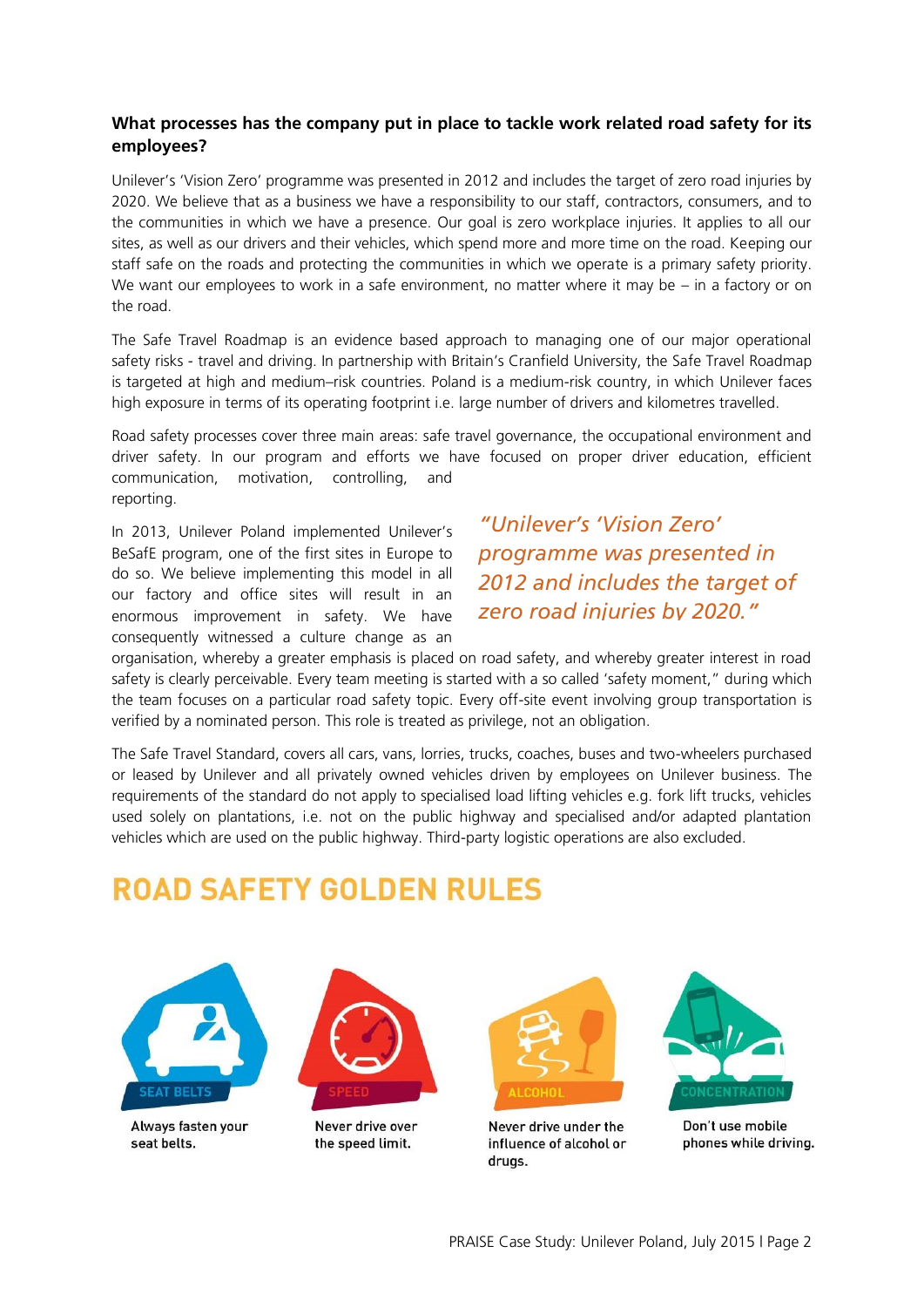#### **What kind of initiatives related to road safety has the company started?**

Unilever Poland has implemented numerous road safety processes and procedures as a consequence of the Safe Travel Standard, and local legal requirements. The Polish Safe Travel Roadmap covers internal and external initiatives. Internal activities cover the employee workplace, whilst external initiatives relate to transport providers, logistic companies, local authorities or governmental / non-governmental entities.

Our Safe Travel sub-committee, together with our employees established the Unilever road safety Golden Rules. These are a set of clear and simple lifesaving rules, which fall under the scope of our disciplinary policy. We believe motivation and recognition by leaders and line managers is a very important aspect of safety management.

All of our drivers can participate in the Unilever "Safe Driver Competition" which rewards every driver that travels 70 000km with no traffic fine or collision. Symbolic safe travel gifts are awarded to winning drivers during business meetings. These are awarded by a senior member of staff in front of all colleagues.

*"We monitor excessive speeding via GPS on a weekly basis, allowing managers to react immediately."* 

Communication, education and campaigns include: safety moments dedicated to road safety, sharing lessons learnt from accidents, road safety weekly news, website updates, brochures, and last year's safe driver booklet with first aid and driving rules.

Practical road safety training is undertaken every three years and drivers under 25 years old must repeat their training annually. In addition we have a special training program for high risk drivers including talks with traffic police officers. For drivers considered high risk we collect individual driver statistics such as average speed on a weekly basis with monthly results, the number of collisions and incidents and driving training attendance. As of 2015 we will put together a Fleet Driver Risk Index based on survey results

*"Unilever has banned globally the use of mobile phones while driving for work."* 

which will show us the main risky drivers.

The physical health and reaction time of our drivers has to be monitored through a professional medical check. Controlling and reporting involves technical and equipment checks of our vehicles, and monitoring of driver performance. This is a crucial part of our safe travel management system.

We have implemented obligatory technical checks, seasonal tyre changes and car equipment verification on an annual basis (safe driving audits). We monitor road safety performance of every driver and line managers are obliged to review driver summary reports at least every three months. Where repeat high risk behaviours are identified, appropriate disciplinary action must be taken. We monitor excessive speeding via GPS on a weekly basis, allowing managers to react immediately.

Drivers have to cover repair costs of their company car when they cause a traffic accident. If subsequent collisions/accidents or damage to the car occur during the next 12 consecutive months because of the employee's fault the penalty is higher. If, during a period of 12 months, the employee causes more than three collisions, their case is reviewed by a special committee. Traffic tickets are fully paid by the employee. The road efficiency tracking system implemented in field teams is also a part of our reporting system. Additionally we have safety rules for group transport, external transport providers and logistic companies. This year we conducted a silent audit of taxi providers to verify their compliance with Unilever standards. We attend national safe driving conferences sharing best practices with local organisations.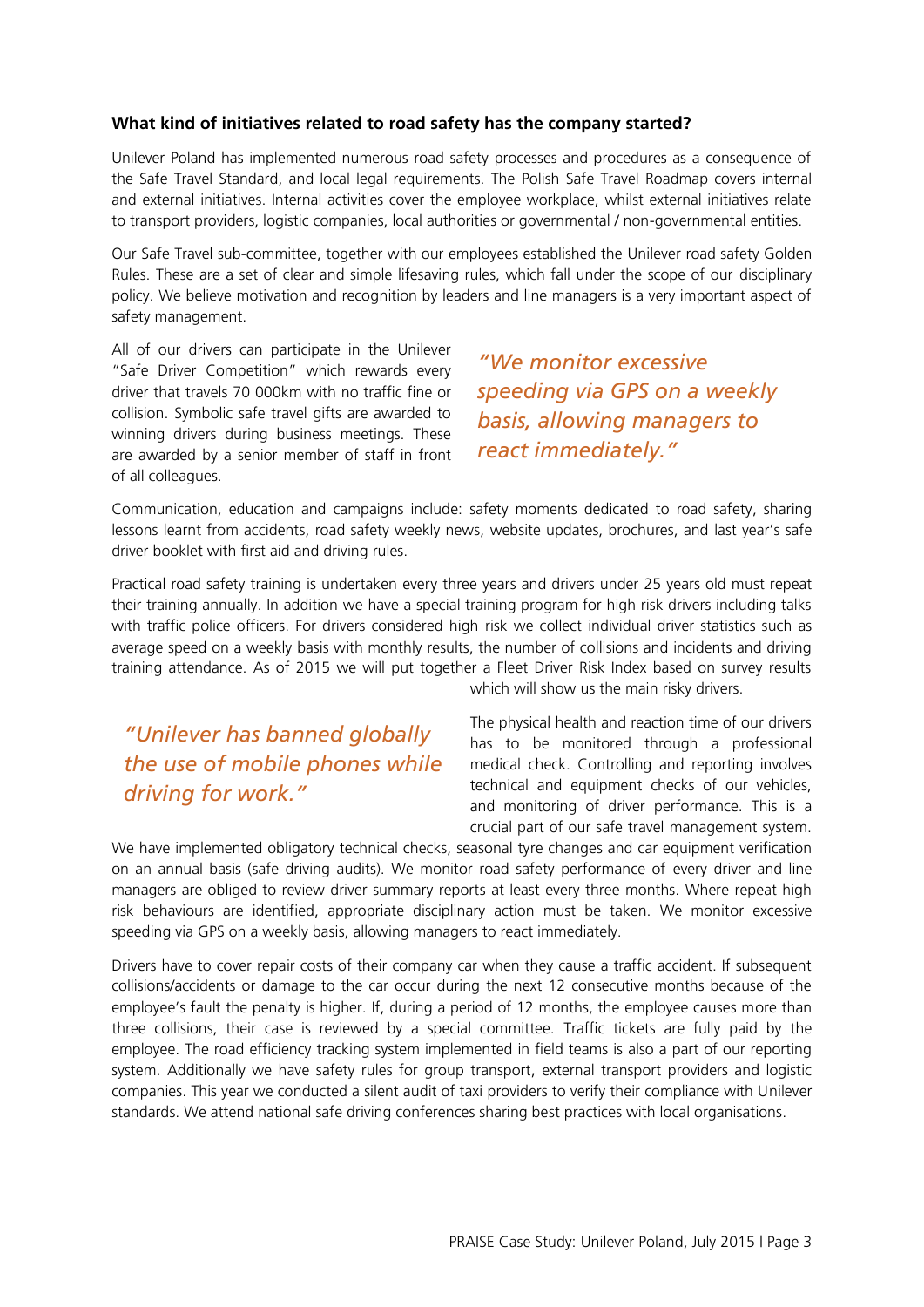Unilever has banned globally the use of mobile phones – both hands-free and hand-held – while driving for work. This means no calls should be made or received, no e-mail checks, and no texting. The global ban came into force as of 1 July 2015.

#### **Does the company set itself safety performance targets? How are they set, what do they include and how are they monitored?**

The road safety mission is zero road accidents. Unilever Poland safety performance and targets are linked to a global standard. We focus on two main performance indicators, IFR - Driving Injury Incidents Rate and NIFR - Driving Non Injury Incident Rate. Injury and non-injury incident rates are expressed as the rate per million kilometres driven on company business. Both indicators have an annual target, and data is provided by insurance companies on a monthly basis.



As part of the BeSafE program, we have set additional proactive indicators (leading indicators). These include the percentage of drivers at fault in collisions vs. percentage of those not at fault; percentage of safe driving audits completed; percentage of obligatory defensive trainings completed on time. Each are conducted monthly by our SHE department and monitored by line managers. Moreover through a telematics system, we record cases where our drivers break the speed limit, and record what type of accident has occurred.

The mileage of all routine drivers (including company cars, leased, private cars and pool cars) are permanently and regularly monitored.

#### **What have been the financial benefits of achieving road safety improvements at Unilever Poland?**

Good safety performance translates into lower absenteeism and as a consequence lower costs for the company. Based on data provided by the Polish authorities, we decreased the cost of absenteeism at work as a result of road accidents from approx. 19.190,00 EUR in 2011 to 7.810,00 EUR in 2013.

We have decreased insurance costs due to reducing the rate of injuries, incidents, and collisions. The number of employee road incidents has decreased by 68% since 2011. According to the expected amount of damage (data given by insurance providers) for each incident we decreased it from 633.710,71 EUR in 2011 to 139.099,52 EUR in 2013.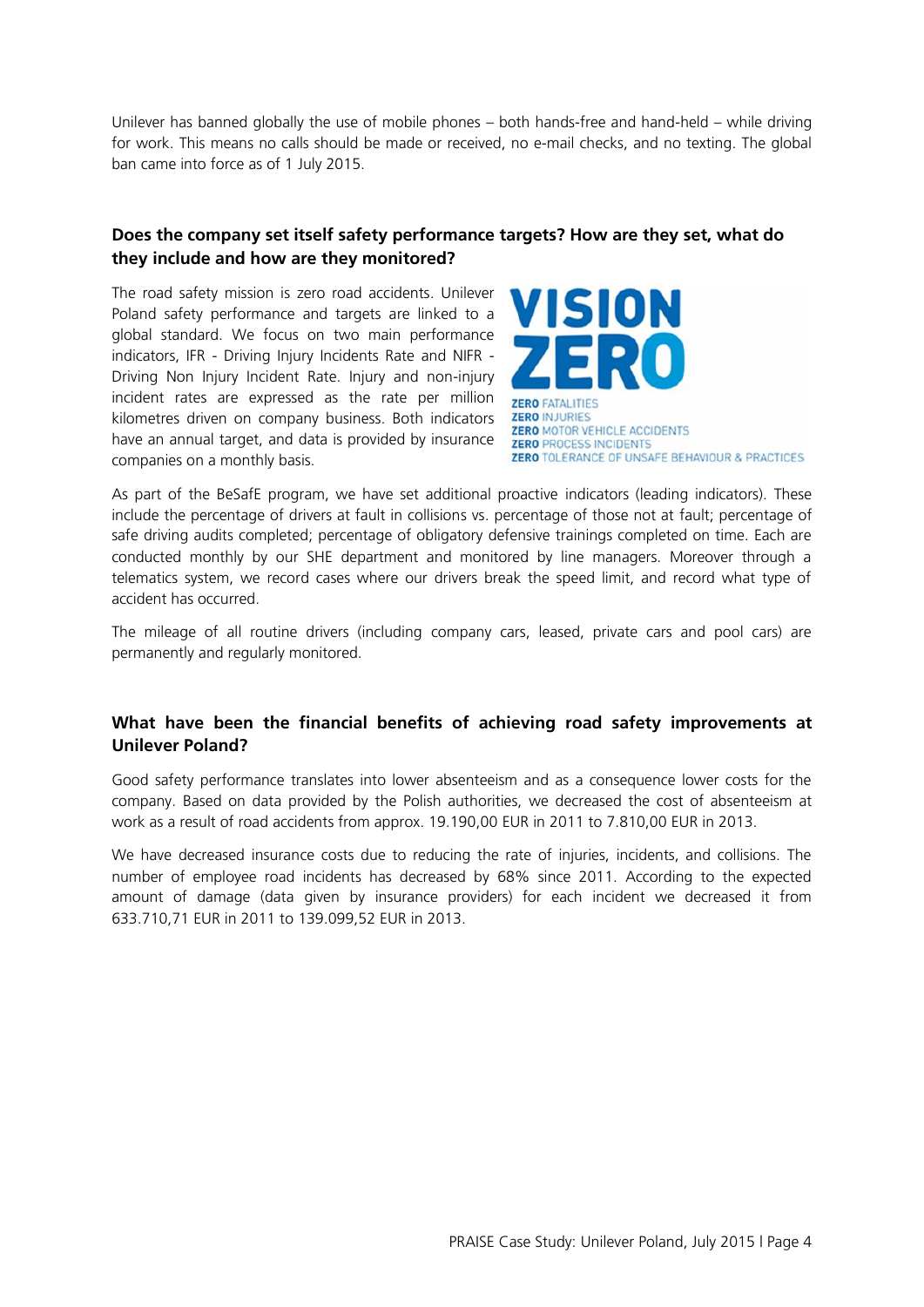#### **Can you provide some evidence showing the improvement of safety levels and the reduction of vehicle damage, collision or personal injury within your organisation?**

In Poland & the Baltics we managed to reduce the number of Driving Injury Incidents from 5, in 2011 to 0 in 2014. We haven't had any fatal or serious driving accidents since 2003. In addition to reducing the number of road accidents we managed to reduce absenteeism at work, caused by road accidents (see table below):

| Year | No. of Driving Injury<br>Incidents | Absenteeism (days lost) at work as a result of driving<br>injury incidents |
|------|------------------------------------|----------------------------------------------------------------------------|
| 2011 | 5                                  | 102                                                                        |
| 2012 | 3                                  | 69                                                                         |
| 2013 | 2                                  | 37                                                                         |
| 2014 | 0                                  | $\overline{0}$                                                             |
| 2015 | 0                                  | $\Omega$                                                                   |

Since 2011 we significantly reduced the number of Driving Non Injury Incidents/ collisions (see table below):

| Year | No. of Driving Non Injury Incidents/ collisions |
|------|-------------------------------------------------|
| 2011 | 431                                             |
| 2012 | 269                                             |
| 2013 | 137                                             |
| 2014 | 39                                              |
| 2015 | 42                                              |

#### **Is responsibility for developing and implementing road safety processes and initiatives clearly defined within Unilever Poland?**

The Global Market Executive (GMEx) is responsible for ensuring the safety of our staff and members of the public through Unilever's Occupational Safety & Health Governance and Risk Management. Taking a target-focused approach GMEx put into place a Global Central Safety & Health Executive Committee (GCSHEC), chaired by the Chief Operating Officer, with GMEx members acting as the respective chairmen of various subcommittees. Recognising that driving is the most dangerous work activity that our staff perform, the GCSHEC decided that one of the subcommittees needs to be focused on improving road safety.

An essential element of Unilever Poland's safe travel risk management framework is the Safe Travel subcommittee. Their work is conducted under the governance and leadership of the Central Safety, Health & Environmental Committee (CSHEC) led by the Chairman (EVP CEE & Chairman MD Poland).

The Safe Travel subcommittee Poland meets every second month and has cross-functional representation from the Customer Development, Supply Chain, Food Solutions, Finance, Car fleet, and Purchasing departments, and all Unilever sites, including its factories, and its Logistic and Regional Development Centre.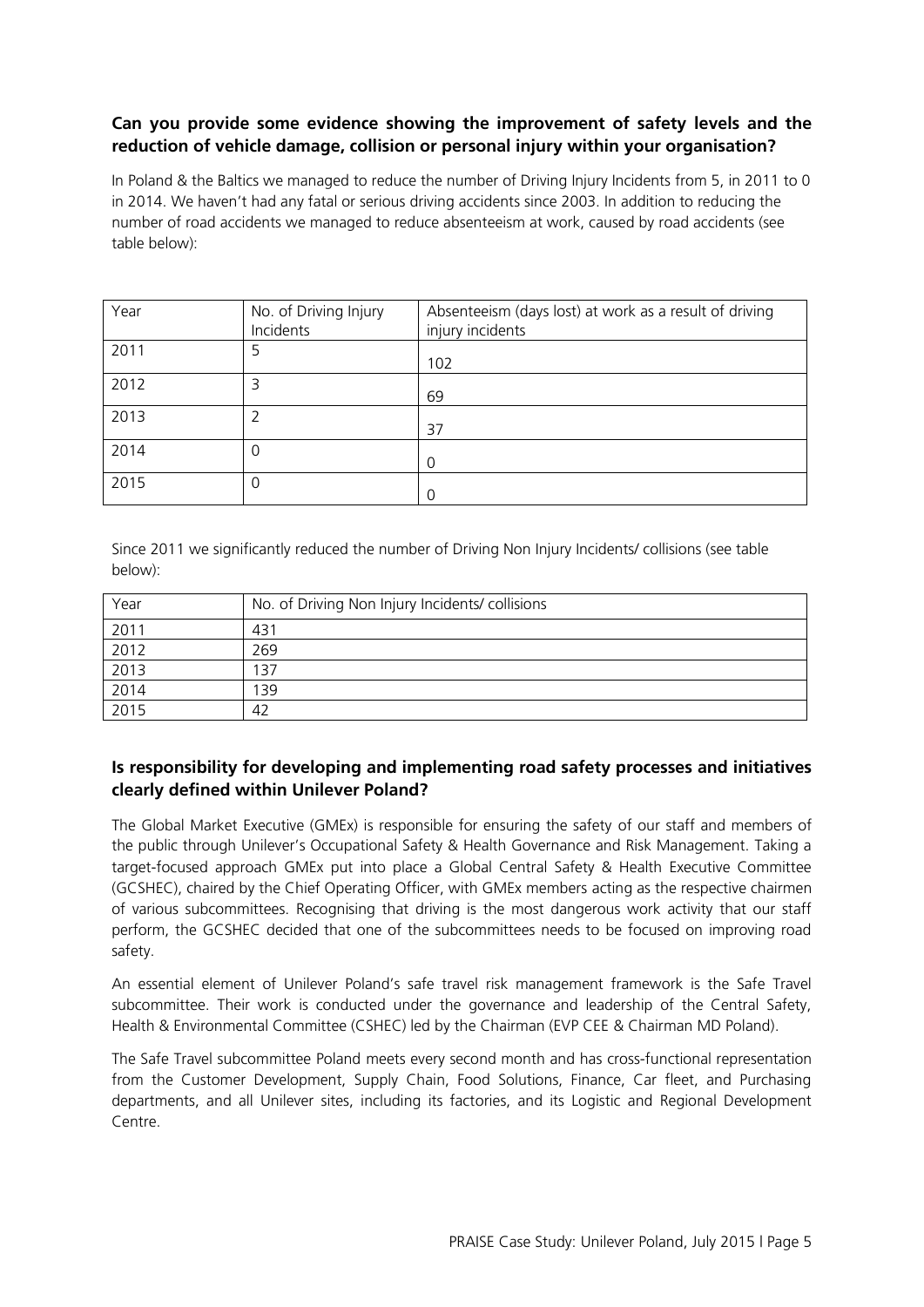The Safe Travel subcommittee drives the agenda and monitors the progress of our three-year action plan, Roadmap, and truck KPIs. It sets annual improvement targets, and monitors and reports performance to the CSHEC committee.

#### **Research shows that younger drivers (under 25) are at much higher risk of collision compared with older drivers. Are your young drivers receiving any special training?**

Unilever's Safe Travel Standard states that employees below the age of 25 are obliged to renew their training once a year. All our other driver age groups are required to refresh their driving skills every 3 years.

Every driver, before taking a company car is obliged to complete a short, internal, theoretical training course in safe driving. After the theoretical part, the driver's practical skills are tested by a qualified instructor during traffic driving. Test results are forwarded to the line manager and the driving academy. This provides us with an assessment of the driving skills of each new driver joining our company. With our drivers under the age of 25, the focus on driving skills is stronger – they must complete the one day training again 3 months after they first completed the Defensive Driving course.



#### **Experts have found that negligence with regard to vehicle maintenance leads to defects, and consequently to collisions and that this is more important than the age of the vehicle itself. How do you ensure maintenance and repairs are carried out to an acceptable standard?**

Maintenance and technical checks of vehicles are carried out centrally by our fleet department, and every driver is aware and informed of when a technical check is coming. The technical check itself is carried out in authorised car garages. Negligence with respect to vehicle maintenance is not permitted. Additionally, line managers are responsible for fulfilling safe driving audits when driving with his team members every year. This is the second element of technical and maintenance verification at Unilever. Every driver is fully responsible for their company car, both for technical inspections and keeping it clean.

#### **Has Unilever adopted a management strategy to optimise safety by minimising driver distraction?**

This year Unilever will introduce a global ban on making or receiving calls, texting, emailing, social media usage, browsing etc. while driving. This includes hands-free devices. Making phone calls will be only permissible when the vehicle is stopped and the engine is off.

#### **Did you develop a journey-planning system to maximise route efficiency? If so, how is it implemented?**

A route efficiency system is a part of our sales policy. This system develops daily, weekly and monthly routes. Analysis covers sales turnover in each store, distance and working time. We investigate efficiency improvements in each area and route in terms of efficiency of time, safety and fuel savings.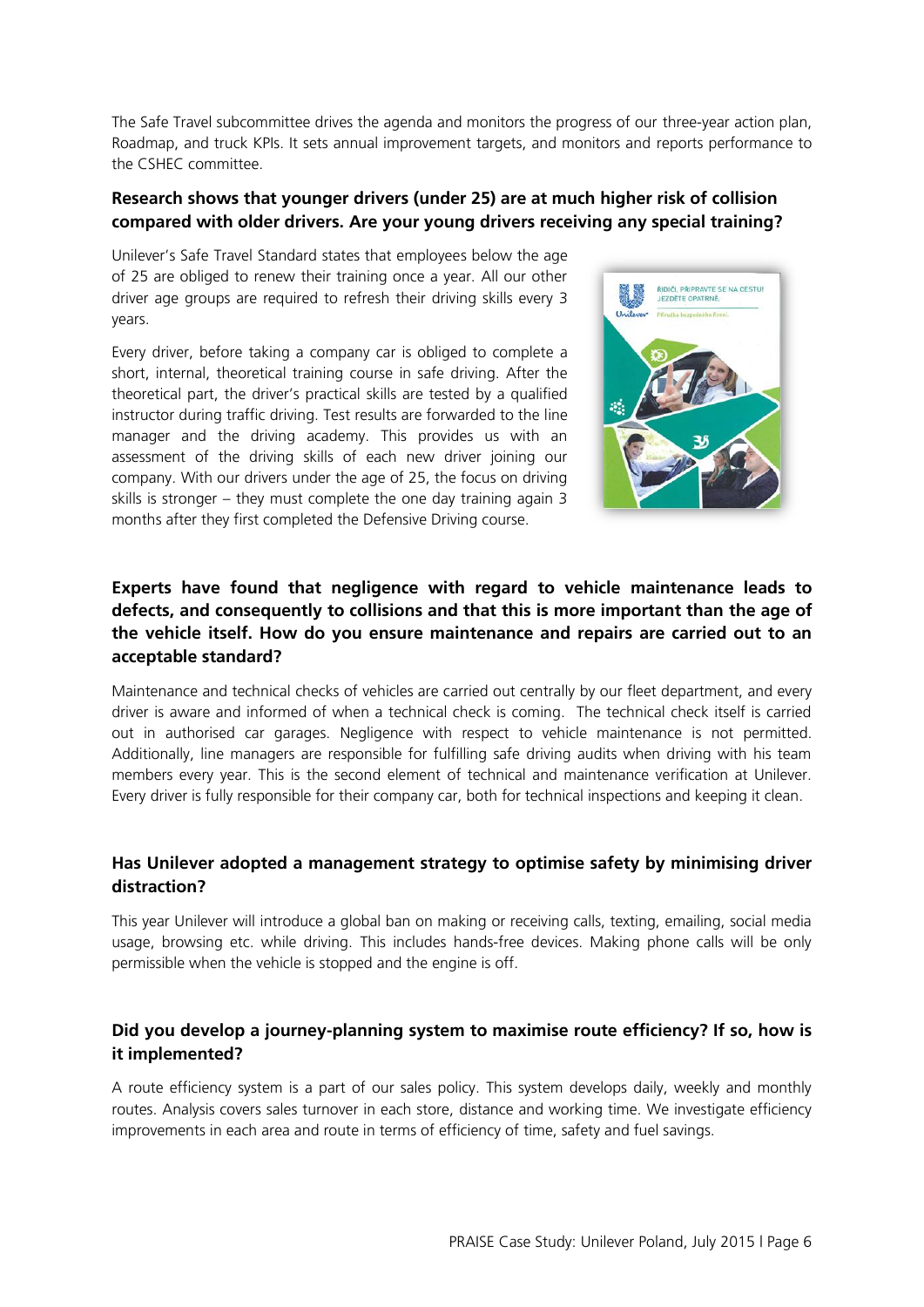#### **How do you ensure compliance with speed limits and drink-driving legislation?**

Speed limit checks are a part of our regular, weekly reports delivered to managers. We have very good results after a few years of implementation of the black box system. This system of regular monitoring has had a big impact on the culture change.

Drink-driving is strictly prohibited by Unilever. In addition, local legislation allows drivers a blood-alcohol limit of 0.2 g/l. This is one of our Road Safety Golden Rules and part of our disciplinary policy.